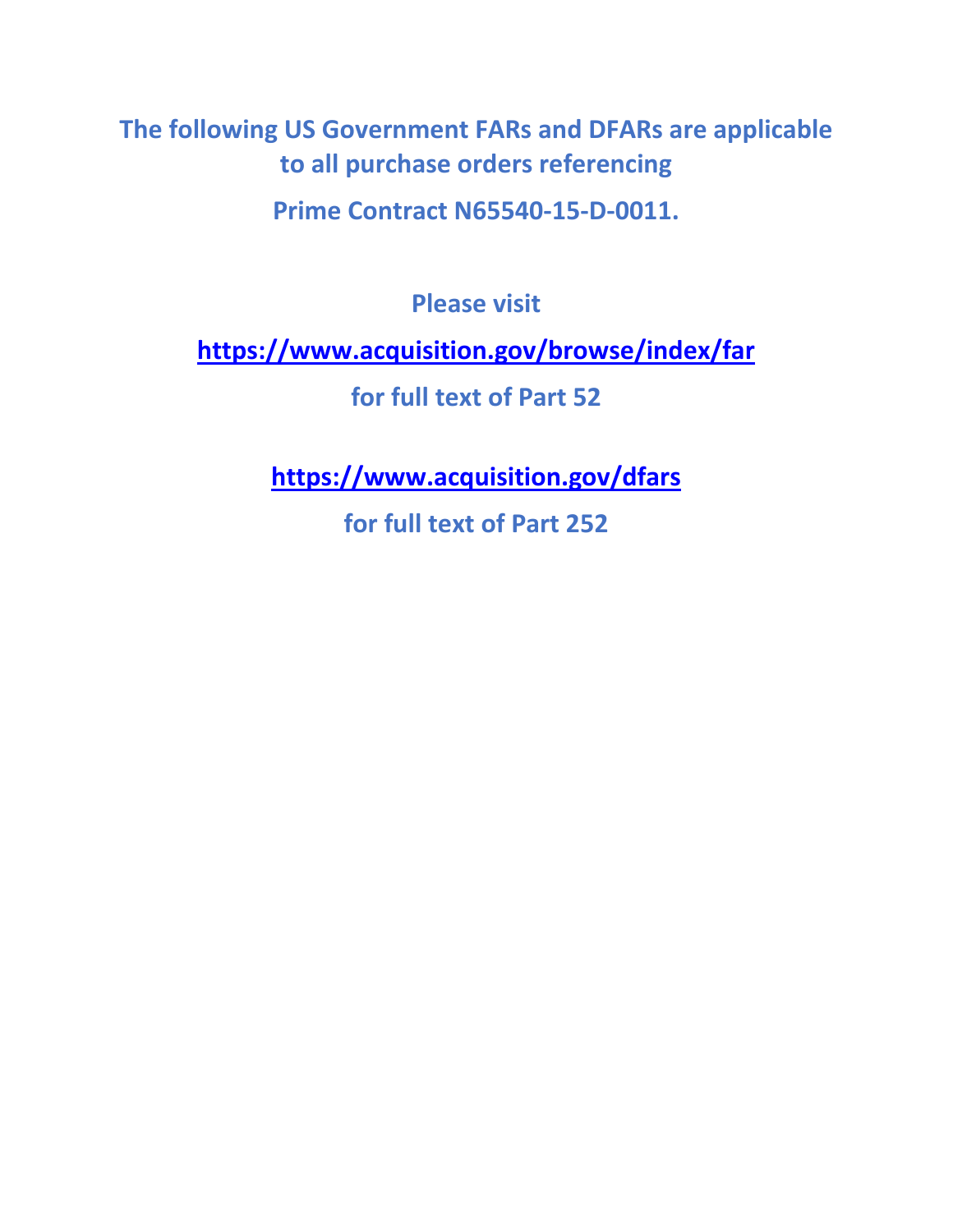### Section I - Contract Clauses

#### CLAUSES INCORPORATED BY REFERENCE

| 52.202-1  | Definitions                                                                                                      | <b>NOV 2013</b> |
|-----------|------------------------------------------------------------------------------------------------------------------|-----------------|
| 52.203-3  | Gratuities                                                                                                       | APR 1984        |
| 52.203-5  | <b>Covenant Against Contingent Fees</b>                                                                          | <b>MAY 2014</b> |
| 52.203-6  | Restrictions On Subcontractor Sales To The Government                                                            | <b>SEP 2006</b> |
| 52.203-7  | <b>Anti-Kickback Procedures</b>                                                                                  | <b>MAY 2014</b> |
| 52.203-8  | Cancellation, Rescission, and Recovery of Funds for Illegal orMAY 2014<br><b>Improper Activity</b>               |                 |
| 52.203-10 | Price Or Fee Adjustment For Illegal Or Improper Activity                                                         | <b>MAY 2014</b> |
| 52.203-12 | Limitation On Payments To Influence Certain Federal<br>Transactions                                              | <b>OCT 2010</b> |
| 52.203-13 | <b>Contractor Code of Business Ethics and Conduct</b>                                                            | APR 2010        |
| 52.203-17 | Contractor Employee Whistleblower Rights and Requirement APR 2014<br>To Inform Employees of Whistleblower Rights |                 |
| 52.204-2  | <b>Security Requirements</b>                                                                                     | AUG 1996        |
| 52.204-4  | Printed or Copied Double-Sided on Postconsumer Fiber<br><b>Content Paper</b>                                     | <b>MAY 2011</b> |
| 52.204-7  | <b>System for Award Management</b>                                                                               | <b>JUL 2013</b> |
| 52.204-9  | Personal Identity Verification of Contractor Personnel                                                           | <b>JAN 2011</b> |
| 52.204-10 | Reporting Executive Compensation and First-Tier<br><b>Subcontract Awards</b>                                     | <b>JUL 2013</b> |
| 52.204-13 | System for Award Management Maintenance                                                                          | <b>JUL 2013</b> |
| 52.204-16 | Commercial and Government Entity Code Reporting                                                                  | <b>NOV 2014</b> |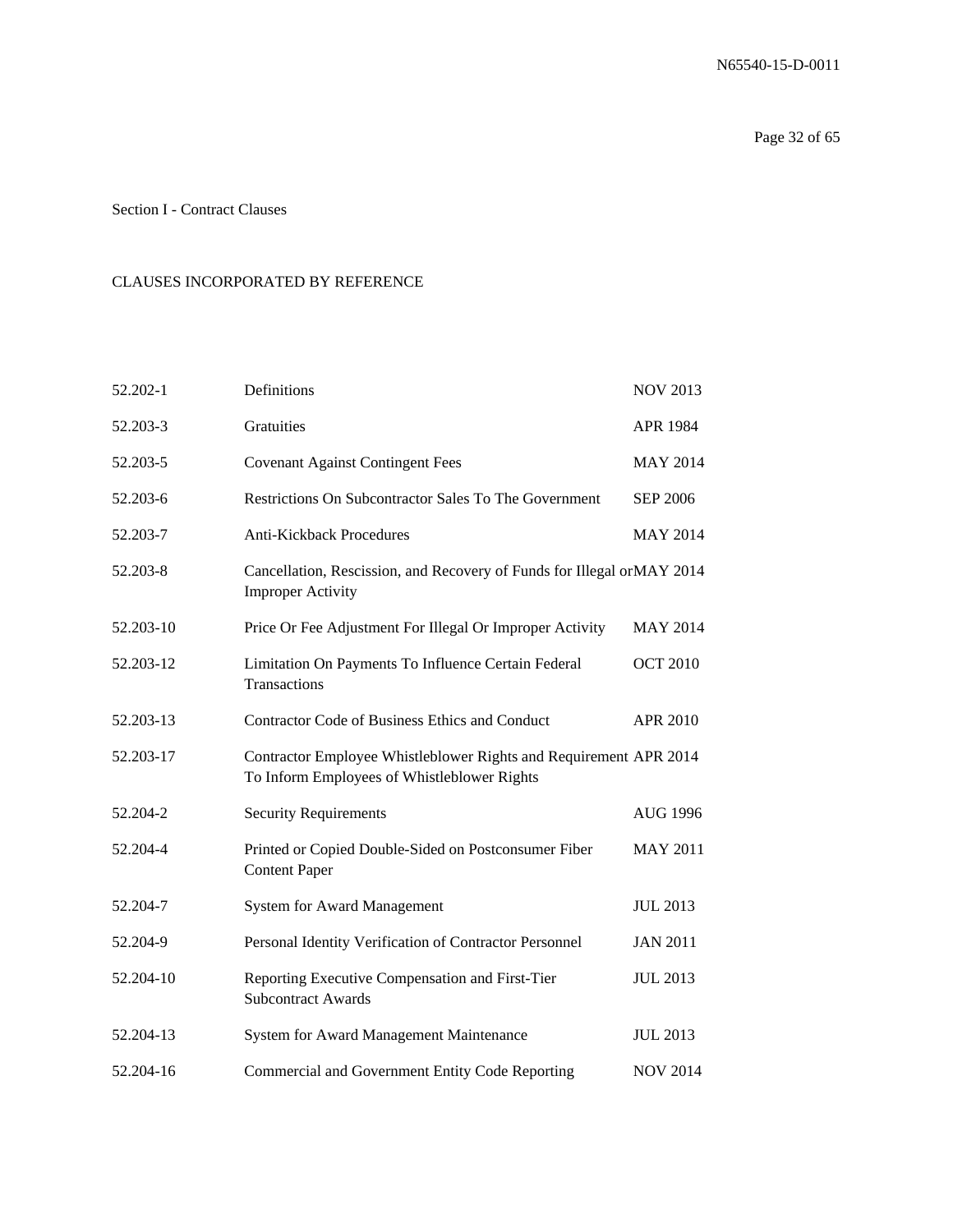# Page 33 of 65

| 52.204-19       | Incorporation by Reference of Representations and<br>Certifications.                                                           | <b>DEC 2014</b> |
|-----------------|--------------------------------------------------------------------------------------------------------------------------------|-----------------|
| 52.209-6        | Protecting the Government's Interest When Subcontracting<br>With Contractors Debarred, Suspended, or Proposed for<br>Debarment | AUG 2013        |
| 52.209-10       | Prohibition on Contracting With Inverted Domestic<br>Corporations                                                              | <b>DEC 2014</b> |
| 52.210-1        | Market Research                                                                                                                | APR 2011        |
| 52.211-5        | <b>Material Requirements</b>                                                                                                   | <b>AUG 2000</b> |
| 52.211-15       | Defense Priority And Allocation Requirements                                                                                   | <b>APR 2008</b> |
| 52.215-2        | Audit and Records--Negotiation                                                                                                 | <b>OCT 2010</b> |
| 52.215-8        | Order of Precedence--Uniform Contract Format                                                                                   | <b>OCT 1997</b> |
| 52.215-10       | Price Reduction for Defective Certified Cost or Pricing Data AUG 2011                                                          |                 |
| 52.215-12       | Subcontractor Certified Cost or Pricing Data                                                                                   | <b>OCT 2010</b> |
| 52.215-14 Alt I | Integrity of Unit Prices (Oct 2010) - Alternate I                                                                              | <b>OCT 1997</b> |
| 52.215-15       | Pension Adjustments and Asset Reversions                                                                                       | <b>OCT 2010</b> |
| 52.215-18       | Reversion or Adjustment of Plans for Postretirement Benefits JUL 2005<br>(PRB) Other than Pensions                             |                 |
| 52.215-19       | Notification of Ownership Changes                                                                                              | <b>OCT 1997</b> |
| 52.215-21       | Requirements for Certified Cost or Pricing Data and Data<br>Other Than Certified Cost or Pricing Data -- Modifications         | <b>OCT 2010</b> |
| 52.215-23       | Limitations on Pass-Through Charges                                                                                            | <b>OCT 2009</b> |
| 52.216-7        | Allowable Cost And Payment                                                                                                     | <b>JUN 2013</b> |
| 52.216-8        | <b>Fixed Fee</b>                                                                                                               | <b>JUN 2011</b> |
| 52.219-8        | <b>Utilization of Small Business Concerns</b>                                                                                  | <b>OCT 2014</b> |
| 52.219-28       | Post-Award Small Business Program Rerepresentation                                                                             | <b>JUL 2013</b> |
| 52.222-3        | Convict Labor                                                                                                                  | <b>JUN 2003</b> |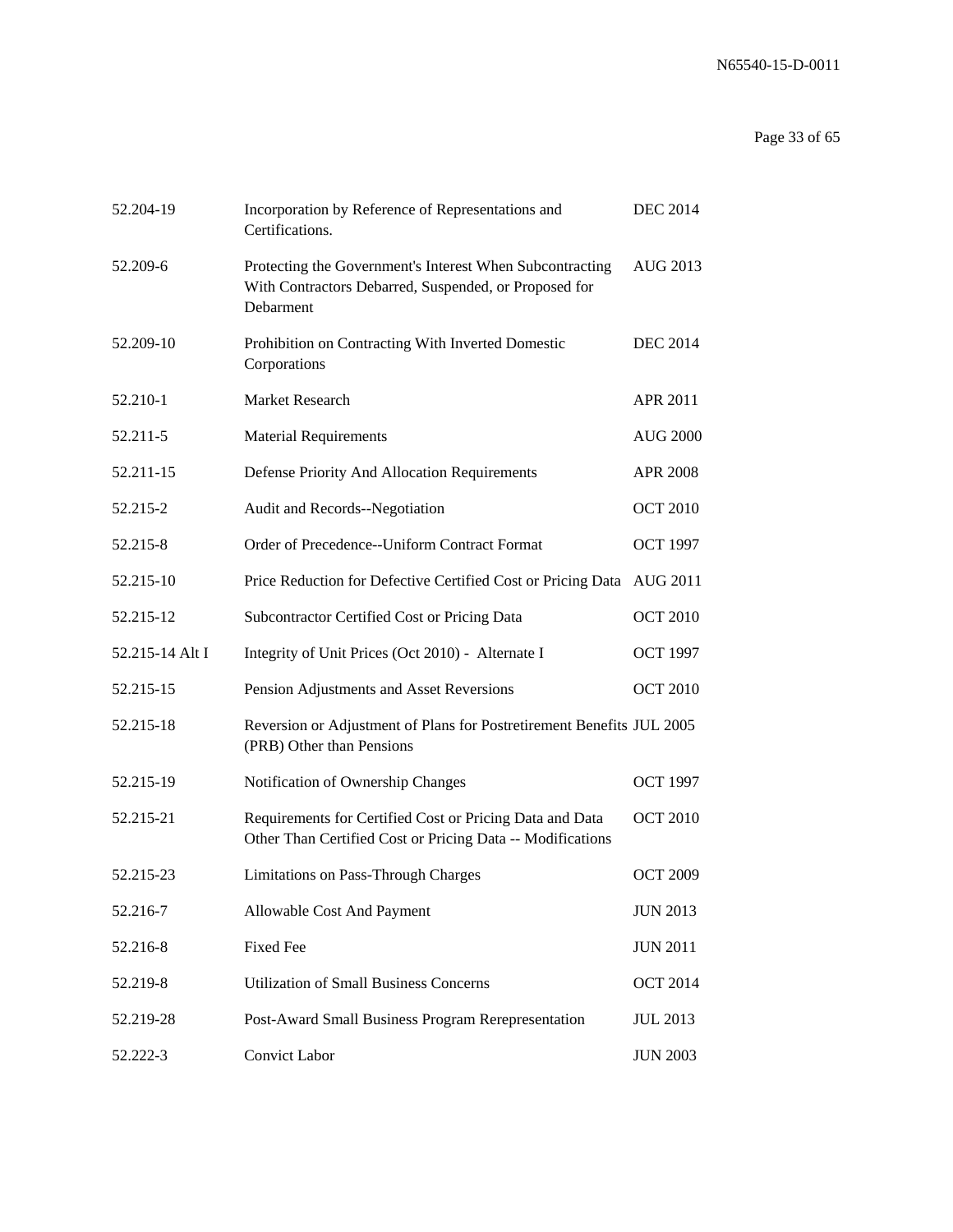# Page 34 of 65

| 52.222-4        | <b>Contract Work Hours and Safety Standards- Overtime</b><br>Compensation        | <b>MAY 2014</b> |
|-----------------|----------------------------------------------------------------------------------|-----------------|
| 52.222-19       | Child Labor -- Cooperation with Authorities and Remedies                         | <b>JAN 2014</b> |
| 52.222-20       | Contracts for Materials, Supplies, Articles, and Equipment<br>Exceeding \$15,000 | <b>MAY 2014</b> |
| 52.222-21       | Prohibition Of Segregated Facilities                                             | APR 2015        |
| 52.222-26       | <b>Equal Opportunity</b>                                                         | APR 2015        |
| 52.222-35       | <b>Equal Opportunity for Veterans</b>                                            | <b>JUL 2014</b> |
| 52.222-36       | Equal Opportunity for Workers with Disabilities                                  | <b>JUL 2014</b> |
| 52.222-37       | <b>Employment Reports on Veterans</b>                                            | <b>JUL 2014</b> |
| 52.222-40       | Notification of Employee Rights Under the National Labor<br><b>Relations Act</b> | <b>DEC 2010</b> |
| 52.222-50       | Combating Trafficking in Persons                                                 | <b>MAR 2015</b> |
| 52.222-54       | <b>Employment Eligibility Verification</b>                                       | AUG 2013        |
| 52.223-5        | Pollution Prevention and Right-to-Know Information                               | <b>MAY 2011</b> |
| 52.223-6        | Drug-Free Workplace                                                              | <b>MAY 2001</b> |
| 52.223-18       | <b>Encouraging Contractor Policies To Ban Text Messaging</b><br>While Driving    | <b>AUG 2011</b> |
| 52.225-13       | <b>Restrictions on Certain Foreign Purchases</b>                                 | <b>JUN 2008</b> |
| 52.227-1        | Authorization and Consent                                                        | <b>DEC 2007</b> |
| 52.227-2        | Notice And Assistance Regarding Patent And Copyright<br>Infringement             | <b>DEC 2007</b> |
| 52.228-7        | Insurance--Liability To Third Persons                                            | <b>MAR 1996</b> |
| 52.232-9        | Limitation On Withholding Of Payments                                            | APR 1984        |
| 52.232-17       | Interest                                                                         | <b>MAY 2014</b> |
| 52.232-20       | <b>Limitation Of Cost</b>                                                        | APR 1984        |
| 52.232-23 Alt I | Assignment of Claims (May 2014) - Alternate I                                    | APR 1984        |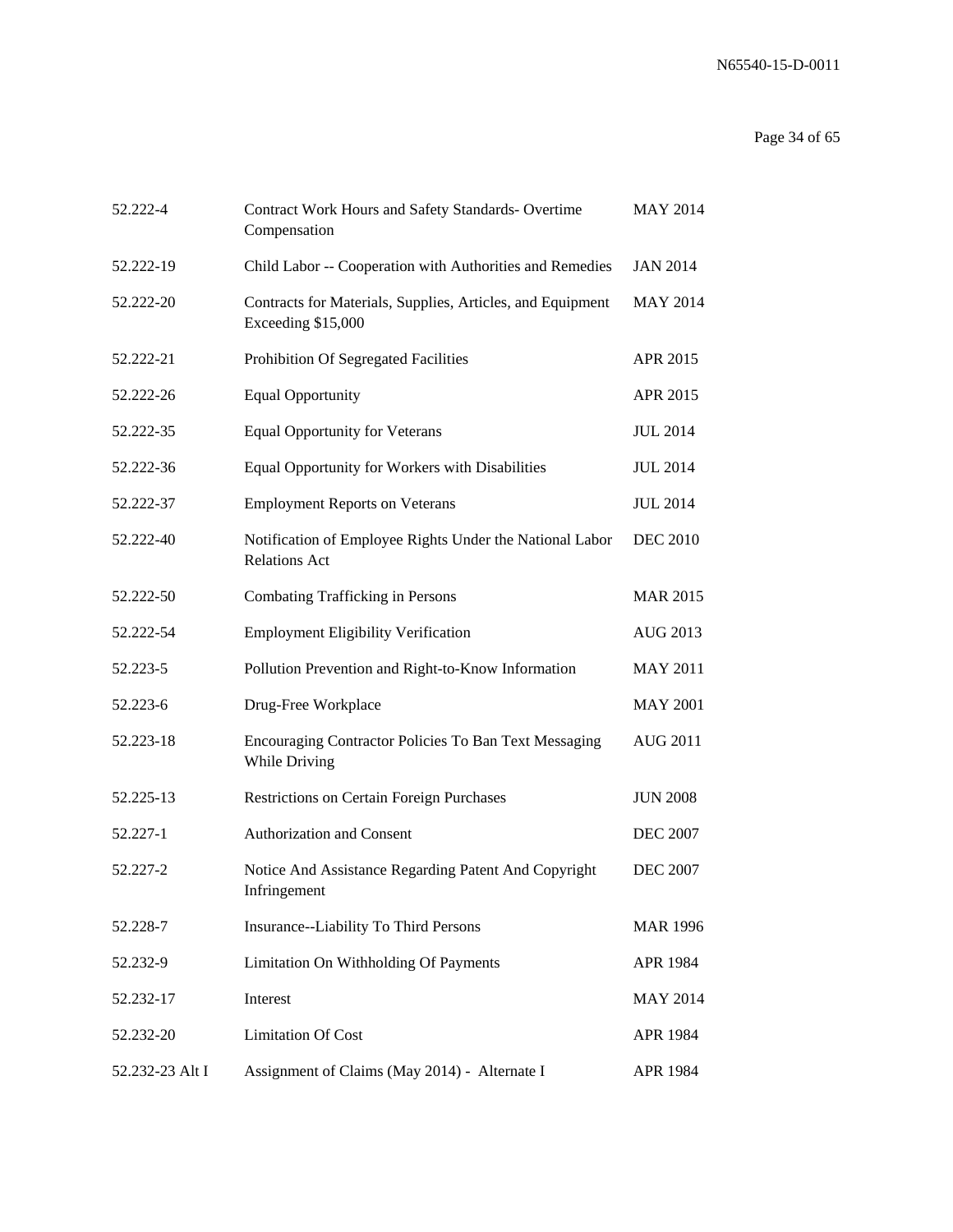# Page 35 of 65

| 52.232-25       | Prompt Payment                                                        | <b>JUL 2013</b> |
|-----------------|-----------------------------------------------------------------------|-----------------|
| 52.232-33       | Payment by Electronic Funds Transfer--System for Award<br>Management  | <b>JUL 2013</b> |
| 52.232-39       | Unenforceability of Unauthorized Obligations                          | <b>JUN 2013</b> |
| 52.232-40       | Providing Accelerated Payments to Small Business<br>Subcontractors    | <b>DEC 2013</b> |
| 52.233-1        | Disputes                                                              | <b>MAY 2014</b> |
| 52.233-3        | Protest After Award                                                   | <b>AUG 1996</b> |
| 52.233-3 Alt I  | Protest After Award (Aug 1996) - Alternate I                          | <b>JUN 1985</b> |
| 52.233-4        | Applicable Law for Breach of Contract Claim                           | <b>OCT 2004</b> |
| 52.237-2        | Protection Of Government Buildings, Equipment, And<br>Vegetation      | APR 1984        |
| 52.242-1        | Notice of Intent to Disallow Costs                                    | APR 1984        |
| 52.242-3        | Penalties for Unallowable Costs                                       | <b>MAY 2014</b> |
| 52.242-4        | <b>Certification of Final Indirect Costs</b>                          | <b>JAN 1997</b> |
| 52.242-13       | Bankruptcy                                                            | <b>JUL 1995</b> |
| 52.243-2 Alt V  | Changes--Cost-Reimbursement (Aug 1987) - Alternate V                  | APR 1984        |
| 52.244-5        | Competition In Subcontracting                                         | <b>DEC 1996</b> |
| 52.244-6        | <b>Subcontracts for Commercial Items</b>                              | APR 2015        |
| 52.245-1        | <b>Government Property</b>                                            | APR 2012        |
| 52.245-9        | Use And Charges                                                       | APR 2012        |
| 52.246-23       | <b>Limitation Of Liability</b>                                        | <b>FEB 1997</b> |
| 52.246-24 Alt I | Limitation Of Liability--High Value Items (Feb 1997) -<br>Alternate I | APR 1984        |
| 52.249-6        | <b>Termination (Cost Reimbursement)</b>                               | <b>MAY 2004</b> |
| 52.249-14       | <b>Excusable Delays</b>                                               | APR 1984        |
| 52.253-1        | <b>Computer Generated Forms</b>                                       | <b>JAN 1991</b> |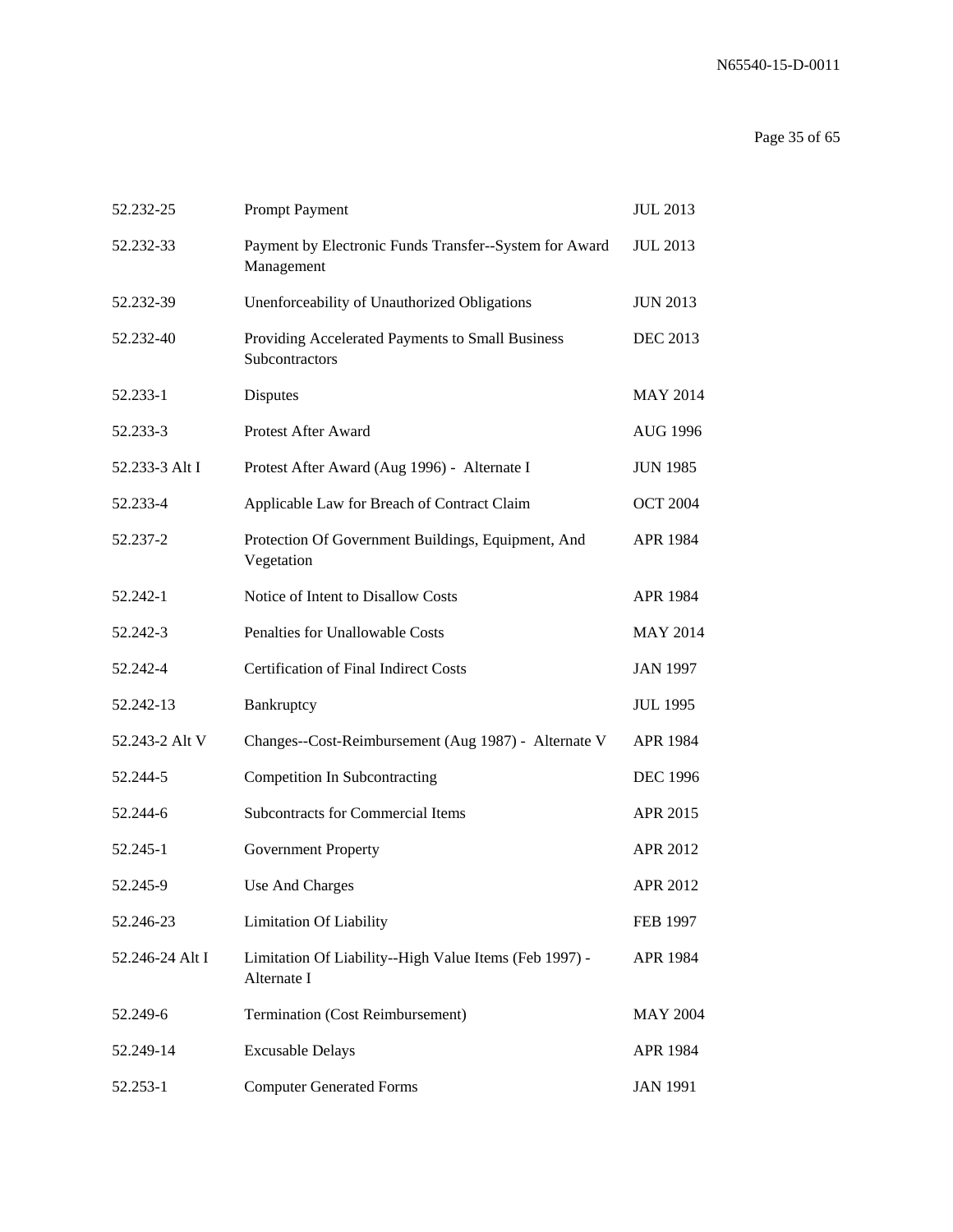# Page 36 of 65

| 252.203-7000 | Requirements Relating to Compensation of Former DoD<br>Officials                                                                          | <b>SEP 2011</b> |
|--------------|-------------------------------------------------------------------------------------------------------------------------------------------|-----------------|
| 252.203-7001 | Prohibition On Persons Convicted of Fraud or Other Defense- DEC 2008<br><b>Contract-Related Felonies</b>                                  |                 |
| 252.203-7002 | Requirement to Inform Employees of Whistleblower Rights                                                                                   | SEP 2013        |
| 252.203-7003 | Agency Office of the Inspector General                                                                                                    | <b>DEC 2012</b> |
| 252.203-7004 | Display of Fraud Hotline Poster(s)                                                                                                        | <b>JAN 2015</b> |
| 252.204-7000 | Disclosure Of Information                                                                                                                 | AUG 2013        |
| 252.204-7002 | Payment For Subline Items Not Separately Priced                                                                                           | <b>DEC 1991</b> |
| 252.204-7003 | Control Of Government Personnel Work Product                                                                                              | APR 1992        |
|              | 252.204-7004 Alt A System for Award Management Alternate A                                                                                | <b>FEB 2014</b> |
| 252.204-7005 | Oral Attestation of Security Responsibilities                                                                                             | <b>NOV 2001</b> |
| 252.204-7012 | Safeguarding of Unclassified Controlled Technical<br>Information                                                                          | <b>NOV 2013</b> |
| 252.204-7015 | Disclosure of Information to Litigation Support Contractors                                                                               | <b>FEB 2014</b> |
| 252.205-7000 | Provision Of Information To Cooperative Agreement Holders DEC 1991                                                                        |                 |
| 252.209-7004 | Subcontracting With Firms That Are Owned or Controlled By DEC 2014<br>The Government of a Country that is a State Sponsor of<br>Terrorism |                 |
| 252.211-7007 | Reporting of Government-Furnished Property                                                                                                | <b>AUG 2012</b> |
| 252.215-7000 | Pricing Adjustments                                                                                                                       | <b>DEC 2012</b> |
| 252.215-7002 | <b>Cost Estimating System Requirements</b>                                                                                                | <b>DEC 2012</b> |
| 252.222-7006 | Restrictions on the Use of Mandatory Arbitration Agreements DEC 2010                                                                      |                 |
| 252.223-7004 | Drug Free Work Force                                                                                                                      | <b>SEP 1988</b> |
| 252.223-7006 | Prohibition On Storage, Treatment, and Disposal of Toxic or SEP 2014<br><b>Hazardous Materials</b>                                        |                 |
| 252.223-7008 | Prohibition of Hexavalent Chromium                                                                                                        | <b>JUN 2013</b> |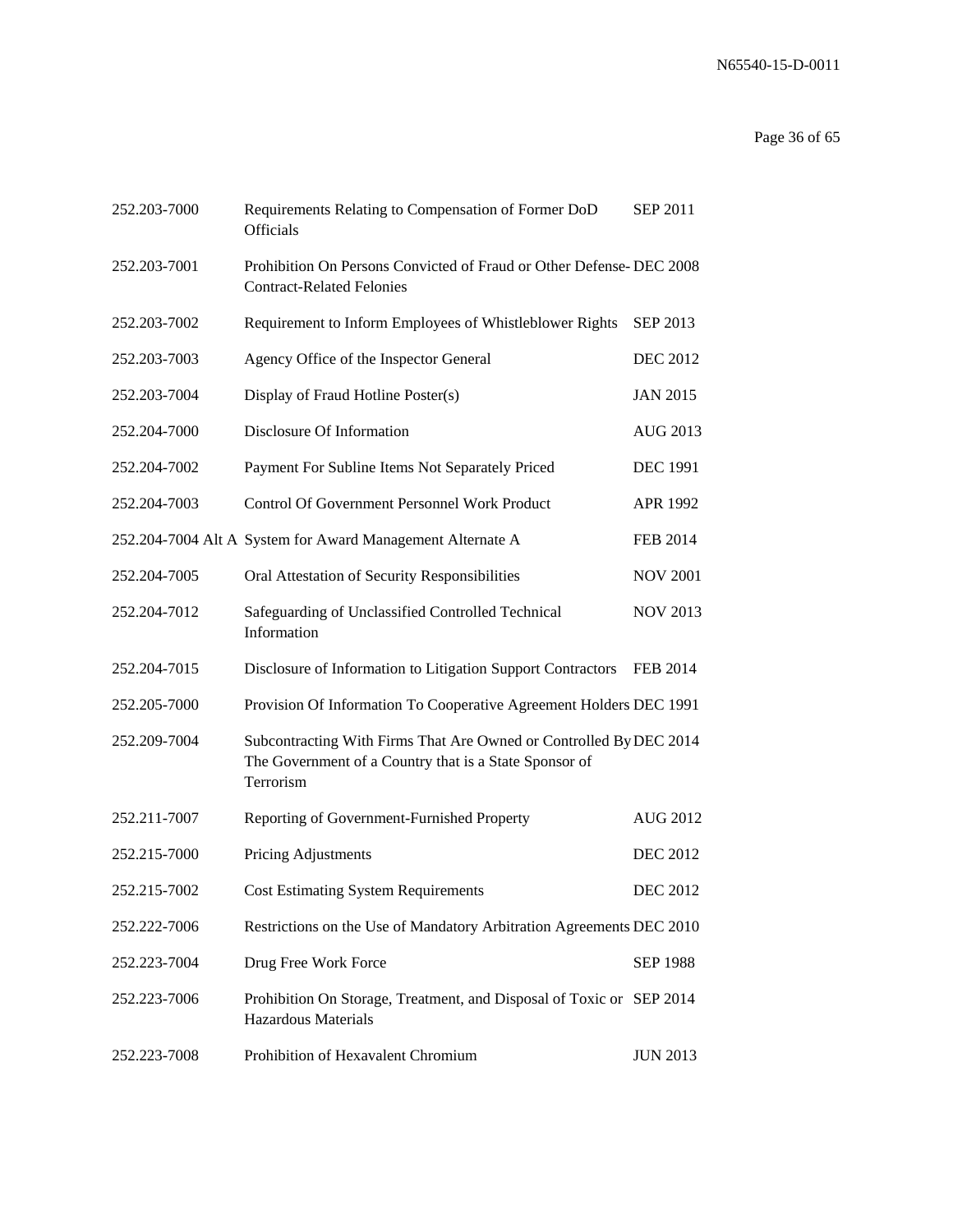# Page 37 of 65

| 252.225-7001 | Buy American And Balance Of Payments Program-- Basic<br>(Nov 2014)                                                           | <b>NOV 2014</b> |
|--------------|------------------------------------------------------------------------------------------------------------------------------|-----------------|
| 252.225-7002 | Qualifying Country Sources As Subcontractors                                                                                 | <b>DEC 2012</b> |
| 252.225-7004 | Report of Intended Performance Outside the United States<br>and Canada--Submission after Award                               | <b>OCT 2010</b> |
| 252.225-7009 | Restriction on Acquisition of Certain Articles Containing<br><b>Specialty Metals</b>                                         | <b>OCT 2014</b> |
| 252.225-7012 | Preference For Certain Domestic Commodities                                                                                  | <b>FEB 2013</b> |
| 252.225-7013 | Duty-Free Entry--Basic (Nov 2014)                                                                                            | <b>NOV 2014</b> |
| 252.225-7021 | Trade Agreements--Basic (Nov 2014)                                                                                           | <b>NOV 2014</b> |
| 252.225-7048 | <b>Export-Controlled Items</b>                                                                                               | <b>JUN 2013</b> |
| 252.226-7001 | Utilization of Indian Organizations and Indian-Owned<br>Economic Enterprises, and Native Hawaiian Small Business<br>Concerns | <b>SEP 2004</b> |
| 252.227-7016 | Rights in Bid or Proposal Information                                                                                        | <b>JAN 2011</b> |
| 252.227-7018 | Rights in Noncommercial Technical Data and Computer<br>Software--Small Business Innovation Research (SBIR)<br>Program        | <b>FEB 2014</b> |
| 252.227-7030 | Technical Data--Withholding Of Payment                                                                                       | <b>MAR 2000</b> |
| 252.227-7037 | Validation of Restrictive Markings on Technical Data                                                                         | <b>JUN 2013</b> |
| 252.232-7003 | Electronic Submission of Payment Requests and Receiving<br>Reports                                                           | <b>JUN 2012</b> |
| 252.232-7010 | Levies on Contract Payments                                                                                                  | <b>DEC 2006</b> |
| 252.235-7010 | Acknowledgment of Support and Disclaimer                                                                                     | <b>MAY 1995</b> |
| 252.235-7011 | Final Scientific or Technical Report                                                                                         | <b>JAN 2015</b> |
| 252.242-7006 | <b>Accounting System Administration</b>                                                                                      | <b>FEB 2012</b> |
| 252.243-7002 | Requests for Equitable Adjustment                                                                                            | <b>DEC 2012</b> |
| 252.244-7000 | <b>Subcontracts for Commercial Items</b>                                                                                     | <b>JUN 2013</b> |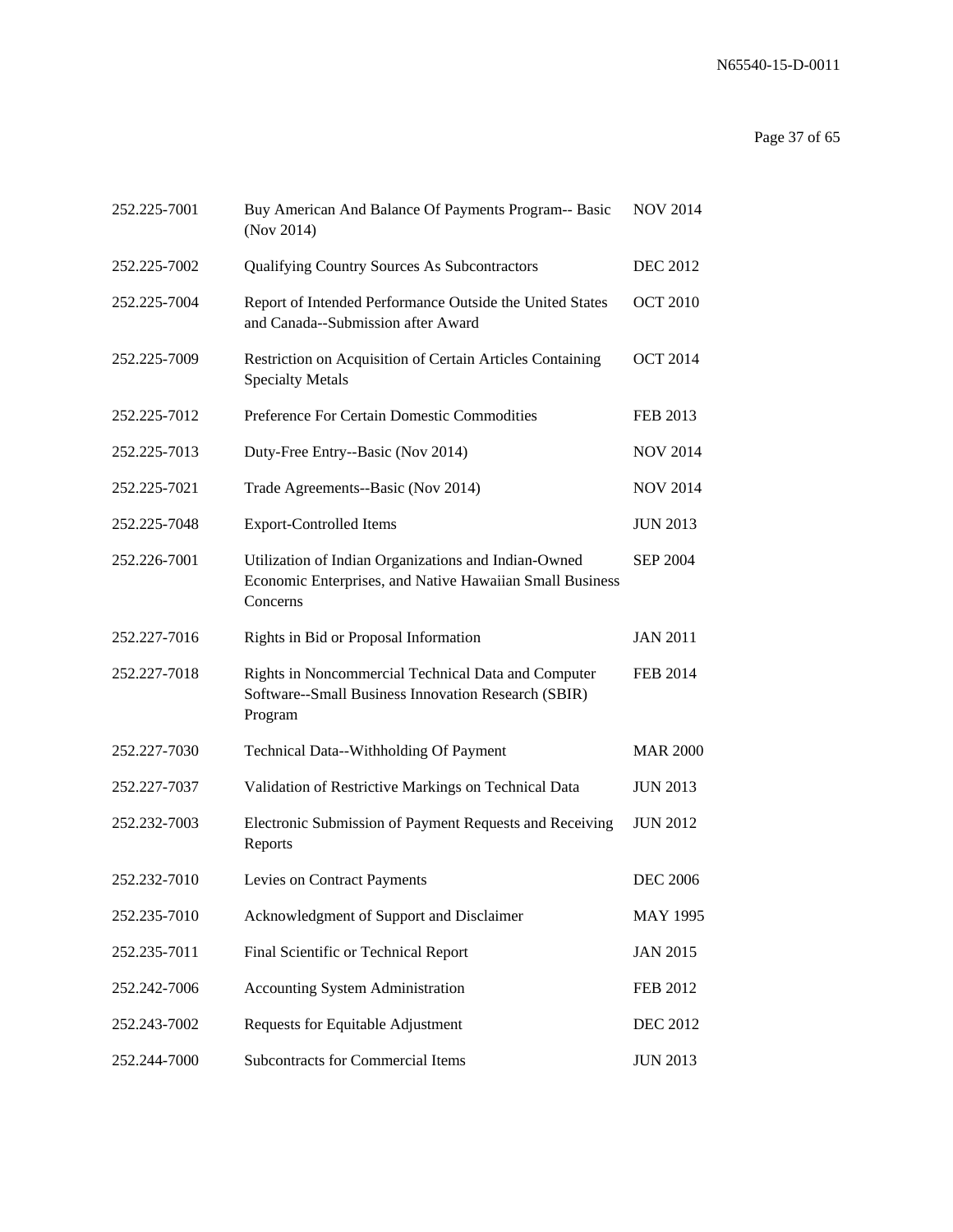#### Page 38 of 65

| 252.244-7001 | <b>Contractor Purchasing System Administration</b>                       | <b>MAY 2014</b> |
|--------------|--------------------------------------------------------------------------|-----------------|
| 252.245-7001 | Tagging, Labeling, and Marking of Government-Furnished<br>Property       | APR 2012        |
| 252.245-7002 | Reporting Loss of Government Property                                    | <b>APR 2012</b> |
| 252.245-7003 | <b>Contractor Property Management System Administration</b>              | APR 2012        |
| 252.245-7004 | Reporting, Reutilization, and Disposal                                   | <b>MAR 2015</b> |
| 252.246-7003 | Notification of Potential Safety Issues                                  | <b>JUN 2013</b> |
| 252.246-7007 | Contractor Counterfeit Electronic Part Detection and<br>Avoidance System | <b>MAY 2014</b> |
| 252.247-7023 | Transportation of Supplies by Sea                                        | APR 2014        |

#### CLAUSES INCORPORATED BY FULL TEXT

### 52.203-14 DISPLAY OF HOTLINE POSTER(S) (DEC 2007)

#### (a) Definition.

United States, as used in this clause, means the 50 States, the District of Columbia, and outlying areas.

(b) Display of fraud hotline poster(s). Except as provided in paragraph (c)--

(1) During contract performance in the United States, the Contractor shall prominently display in common work areas within business segments performing work under this contract and at contract work sites--